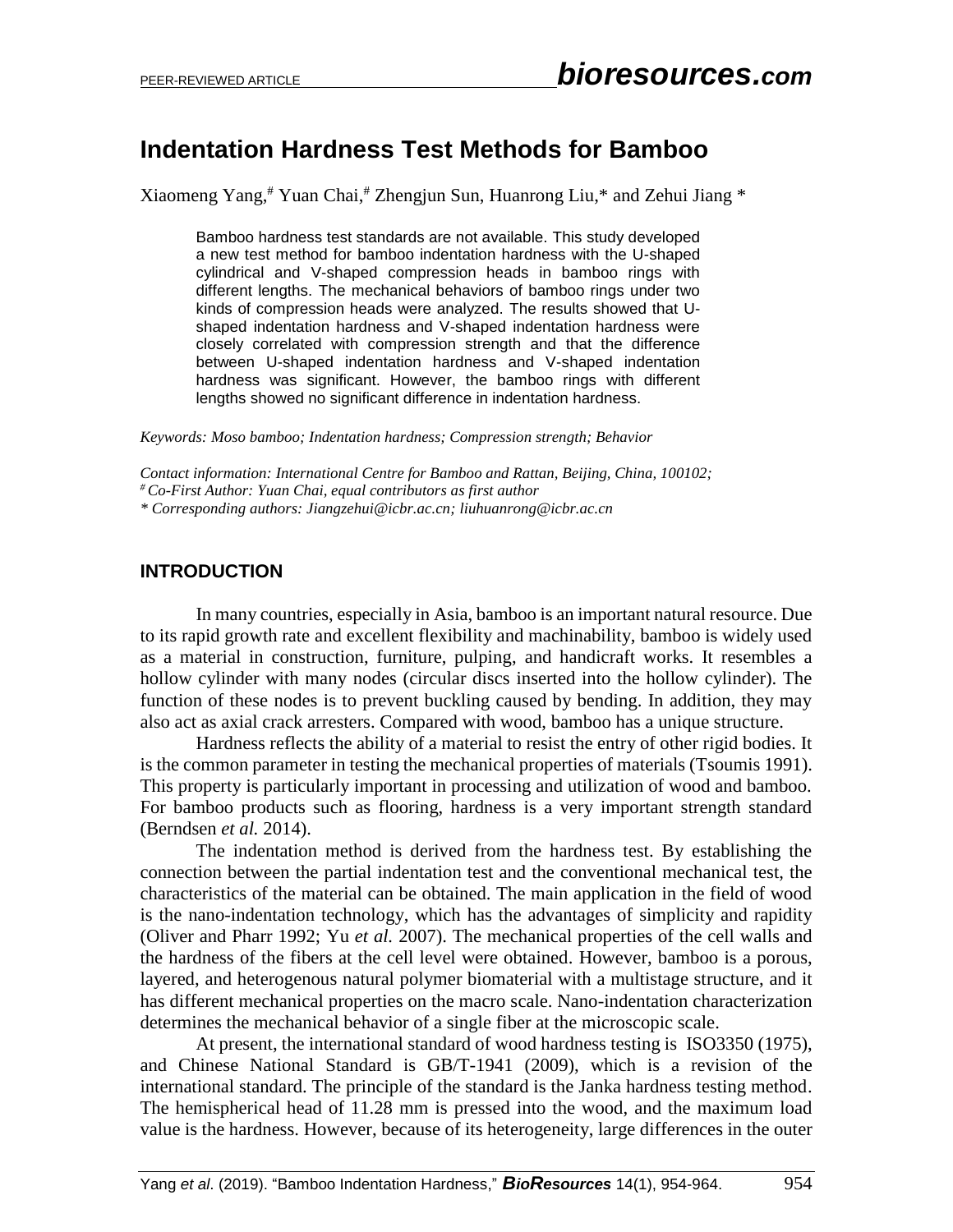and inner wall, and wall thickness limitations, it is not suitable to use wood hardness testing directly. There are no international standards, Chinese national standards, or industry standards in bamboo hardness testing methods.

To date, wood hardness and half pressure hardness have been used as reference for radial hardness of bamboo (Dong *et al.* 2009; Ge *et al.* 2012; Trujillo and Jangra 2016). However, because of the thickness limit of the bamboo and its own arc, the loading of the end and the tangential direction is difficult, and the specimens easily crack when the contact surface is the bamboo green in the radial loading. Thus, there is no definite method for measuring the hardness of the end face of bamboo.

In this paper, a new method was used to study the macro hardness indentation of bamboo based on previous studies and the hardness and compression tests of wood in relevant standards. Based on the traditional material processing machine, according to the principle of depth measurement pressure, a pressure machine was developed for the macro depth measurement instrument. This study developed an indentation hardness test method to provide a fast testing and grading method for bamboo culm.

### **EXPERIMENTAL**

#### **Materials**

Nine four-year-old moso bamboo (*Phyllostachys pubescens* Mazel) culms with a total height of about 13 m and the diameter at the breast height of 9 to 15 cm were harvested from Huoshan Town, Anhui Province, China. The specimens were exclusively taken from three successive internode sections of the fresh culms at the height of 1.3 to 2.0 m. Bamboo rings at three different heights were obtained in two methods (Fig. 1(a)-(b)).



(b) Sectioning way 2 of bamboo rings

**Fig. 1.** Schematic diagram of specimens cut in two sectioning ways

To explore the effect of the height of bamboo on the indention hardness, bamboo with the heights of 20 mm, 30 mm, and 40 mm were cut successively from the bottom to the top of the three internodes. Nine bamboo rings for each height were obtained from three culms according to each sampling method. A total eighteen specimens for each height were obtained.

The upper and lower surfaces of all the specimens were absolutely smooth and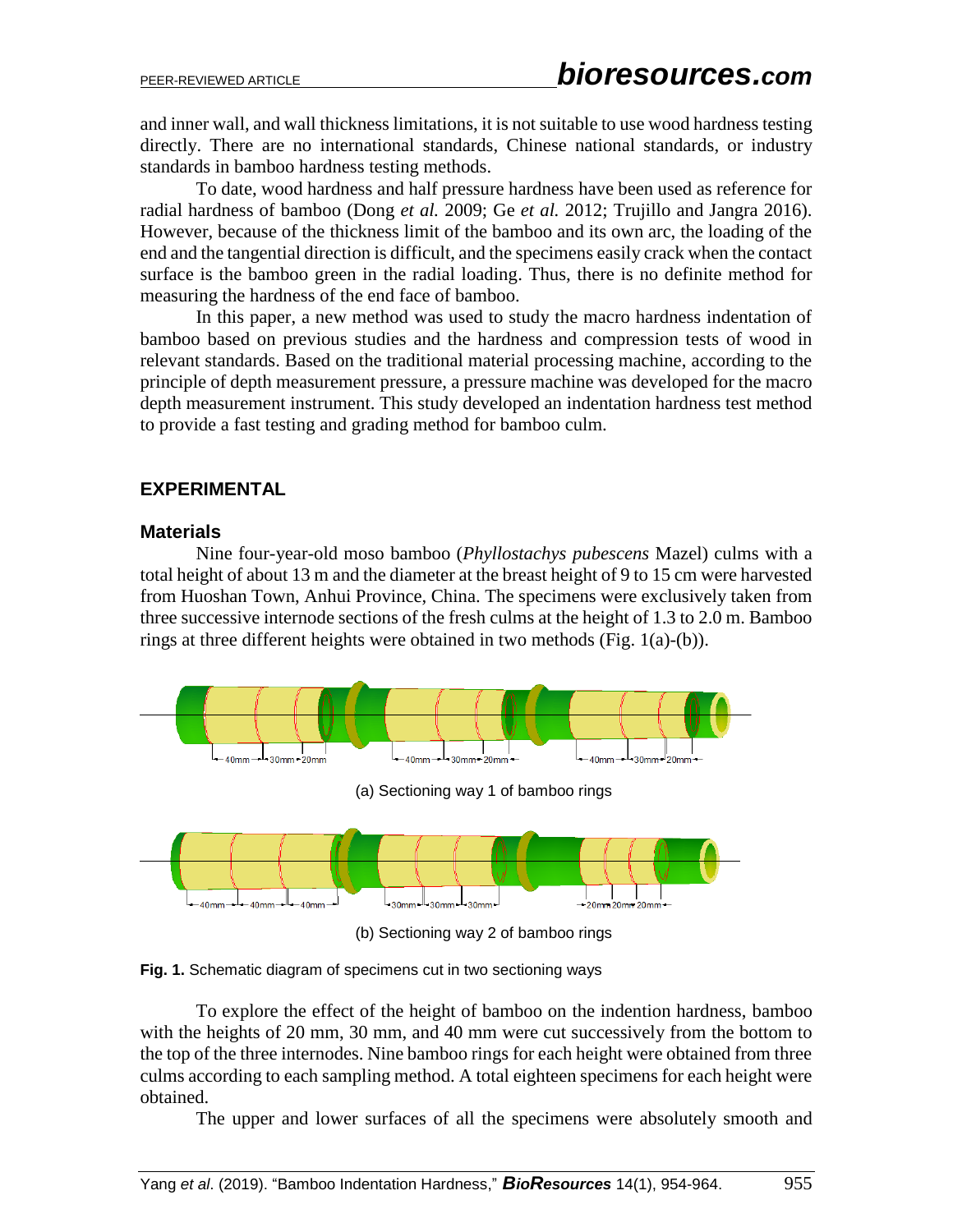parallel to each other and both perpendicular to the axial direction. The height of each bamboo ring was measured at four points, which were respectively in the longest axis and the shortest axis (Fig. 2). The measurement error was controlled within 5%. The moisture content was measured immediately after the test. The average moisture content of all specimens was 42%.



**Fig. 2.** Height measurement of a bamboo ring

Indention hardness tests were performed on a universal testing machine (TENSON, WDW-T50, Jinan, China) equipped with a load cell with a capacity of 10 KN. According to ASTM D143-14 (2014), wood hardness was determined by with a ball-shaped compression head with a diameter of 11.3 mm (Fig. 3(a)). Bamboo is a hollow cylinder, so to consider the properties of bamboo more completely, a roller compressing head was used across the end of bamboo (Fig. 3(b)-(c)).



**Fig. 3.** Determination flow chart of round bamboo indentation test: (a) wood hardness test model; (b) round bamboo indentation test model; (c) indentation dimension



**Fig. 4.** Schematic diagram of round bamboo indentation test system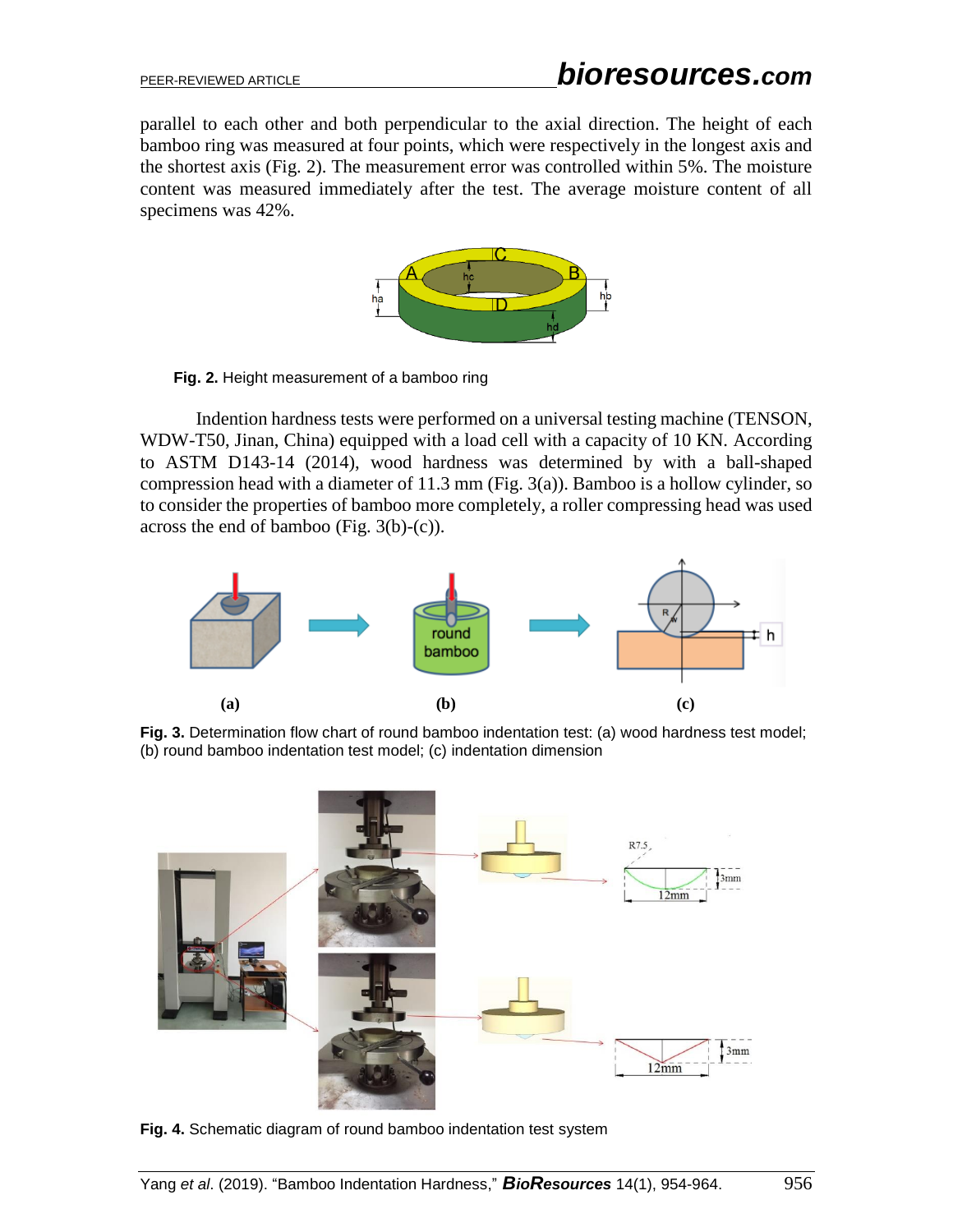

**Fig. 5.** Centering device of the specimen

For the pipe shape of bamboo culm with thin culm walls, indention hardness of bamboo was tested by U-shaped and V-shaped compressing heads as shown in Fig. 4. The U-shaped and V-shaped compressing heads were fixed on a compression platen. The height of both heads was 3 mm. The surface of platen was smooth. Before the test, the specimen was fixed at the center of the pressure plate, and the position was adjusted using a centering device (Fig. 5).

### **Indentation Hardness**

For each specimen, three indices were tested. Six points (A, B, C, D, E, and F) were marked along three axes of each bamboo ring. The three axes pass through the center of bamboo ring. The AB axes were long axes for the U-shaped indentation test, and the CD axes were short axes for the V-shaped indentation test. Immediately after the indentation tests, the bamboo ring specimens were sewed at the points of E and F for the longitudinal compression test (Fig. 6).



**Fig. 6.** Indentation test position on specimen

First, indentation hardness was tested on each specimen with U-shaped and Vshaped compressing heads. The specimens used in compression strength tests with the dimensions of 20 mm (longitudinal)  $\times$  20 mm (tangential)  $\times$  t mm (radial) were obtained at E and F points after indentation hardness tests. Compression strength was tested according to GB/T 15780 (1995). Before the tests, the height and thickness of bamboo ring at four points (A, B, C, and D) was measured. The longitudinal, tangential, and radial dimensions were measured for compression strength tests.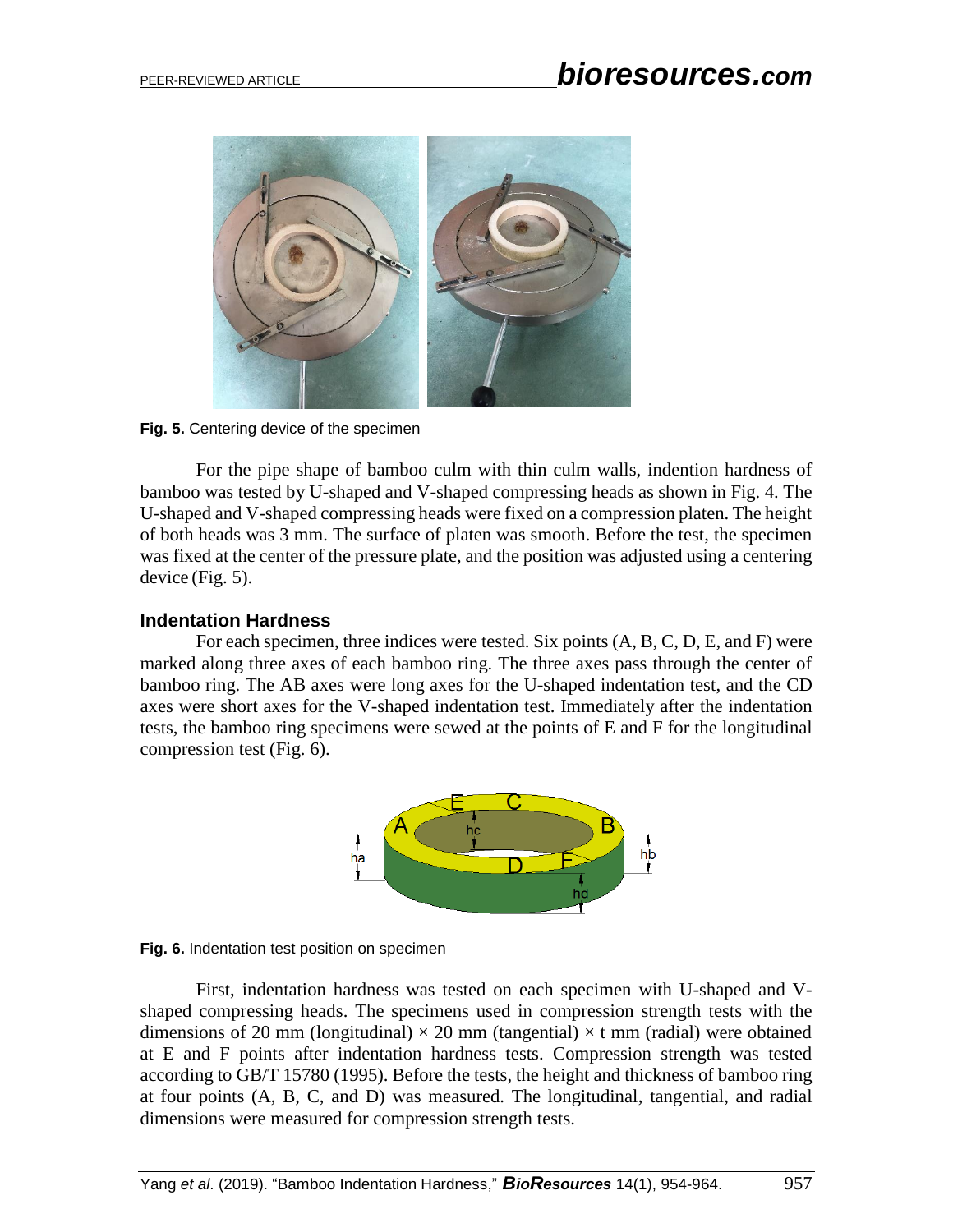In indentation hardness tests, the specimen was fixed on the bottom platen with the centering device. The specimens were loaded at a displacement rate of 3 mm/min until the head was completely embedded in culm wall. The corresponding load and displacement values were recorded. The indentation hardness was calculated as follows,

$$
\sigma = \frac{P}{S} \tag{1}
$$

where  $\sigma$  is indentation hardness at indentation depth of 3 mm (MPa, precision of 0.1 MPa), and  $P$  is the indentation load when it is pressed into the depth of  $3$  mm, N, as shown in Fig. 8,  $P_{\text{max}}$ . *S* is the indentation area when it was pressed into the depth of 3 mm, in mm<sup>2</sup> and can be calculated as follows,

$$
S = w \times t \tag{2}
$$

where *w* is the width of indentation in the tangential direction of bamboo culm; *t* is bamboo wall thickness at the indentation, mm.

#### **Compression Strength**

In compression strength tests, the small specimen was set at the center of bottom platen and compressed by the top smooth platen. The specimens were loaded at a displacement rate of 3 mm/min until the failure. Compression strength was calculated according to GB/T 15780 (1995). The average value of 18 specimens was calculated.

### **RESULTS AND DISCUSSION**

#### **Effects of Bamboo Ring Height on Indentation Hardness**

Higher bamboo rings increase the preparation difficulty, but short bamboo rings do not represent the property completely. In order to confirm the effects of bamboo ring height on the indentation hardness, the indentation hardness of three bamboo rings with different heights was tested with U-shaped and V-shaped compression heads. The representative load-displacement curves of the specimens are shown in Fig. 7.



**Fig. 7.** Load-displacement curves of bamboo rings in different lengths (L20: Bamboo ring length is 20 mm, L30: Bamboo ring length is 30 mm, L40: Bamboo ring length is 40 mm)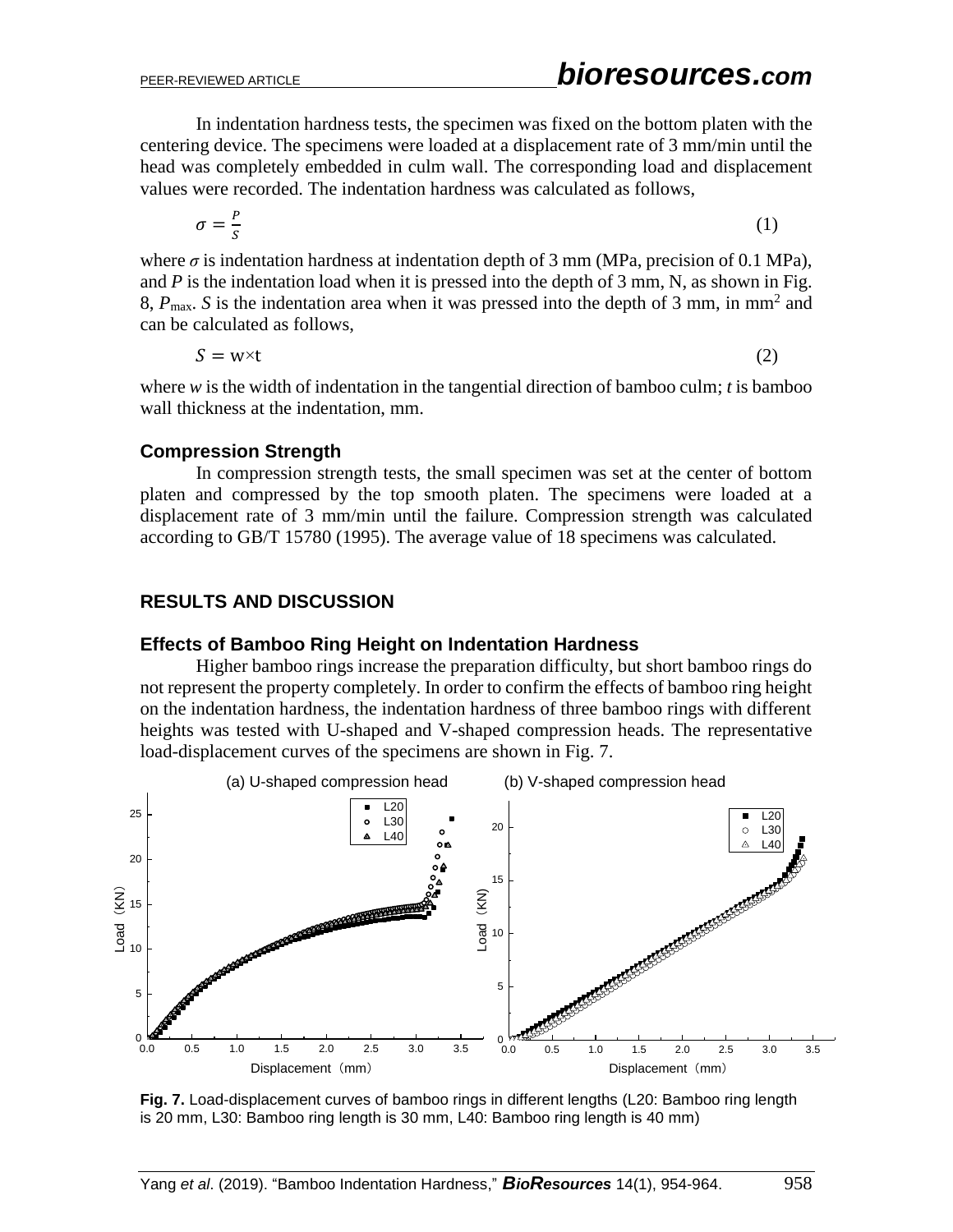The load-displacement curves of three rings with different heights were similar. The load increased with the increase of the displacement. However, the increasing trends of the curves obtained with U-shaped and V-shaped compression heads were different. The curves of three rings with different heights obtained with the V-shaped compression head were linear curves, and the compression load increased linearly with the increase in the displacement. However, in the curves obtained with the U-shaped compression head, the load linearly increased at first and then it increased nonlinearly when the displacement exceeded 0.5 mm due to the stiff opposite response. Compared with the contact area in the V-shaped compressing head method, the contact area was larger in the U-shaped compressing head method, and the circular surface presented the slight yield response.

| <b>Table 1.</b> Indentation Hardness of Bamboo Rings in 3-Different Length under U |  |
|------------------------------------------------------------------------------------|--|
| and V Shaped Compression Head                                                      |  |

| Specimen   | Average   | Moisture | U-shaped indentation |      |      | V-shaped indentation |      |           |
|------------|-----------|----------|----------------------|------|------|----------------------|------|-----------|
| lengths    | wall      | content  | hardness (MPa)       |      |      | hardness (MPa)       |      |           |
| (mm)       | thickness | (%)      | Average              | Std. | Cov. | Average              | Std. | $Cov(\%)$ |
|            | (mm)      |          |                      |      | (%)  |                      |      |           |
| 20         | 21.13     | 40.66    | 54.72                | 2.87 | 5.24 | 48.20                | 4.02 | 8.34      |
| 30         | 21.19     | 42.44    | 53.17                | 2.92 | 5.51 | 51.2                 | 4.45 | 8.68      |
| 40         | 21.98     | 44.60    | 55.19                | 3.87 | 7.02 | 49.48                | 5.87 | 11.86     |
| . <u>.</u> |           |          |                      |      |      |                      |      |           |

Std., standard deviation; and Cov., coefficient of variation

|  |  | Table 2. Significant Difference Analysis at the Level of 0.05 |  |  |  |  |
|--|--|---------------------------------------------------------------|--|--|--|--|
|--|--|---------------------------------------------------------------|--|--|--|--|

| Indicators of inter-group differences                       | SS     | df | MS     |       | Sia   |  |  |
|-------------------------------------------------------------|--------|----|--------|-------|-------|--|--|
| U-shaped indentation hardness                               | 4.916  |    | 2.458  | 0.189 | 0.829 |  |  |
| V-shaped indentation hardness                               | 33.104 |    | 16.552 | 0.600 | 0.597 |  |  |
| CC sum of coverage of degree of freedoms and MC mean equate |        |    |        |       |       |  |  |

SS, sum of squares; df, degree of freedom; and MS, mean square.

Table 1 shows the indentation hardness of three kinds of bamboo rings. Indentation hardness obtained with the U-shaped compression head was slightly higher than that obtained with the V-shaped compression head for all the specimens. However, there was no great difference in indentation hardness at different heights. As shown in Table 2, the indentation hardness of bamboo rings at different heights showed no statistically significant difference. Although the height showed no significant influence on indentation hardness, bamboo ring at the height of 20 mm was selected in the subsequent analysis of indentation. The indentation hardness of all the 54 specimens with three different heights was tested in this study.

#### **Compression Strength and Indentation Hardness of Bamboo**

A total of 54 specimens were used to test indentation hardness, and 108 specimens were used to test compression strength. The indentation hardness obtained with U-shaped and V-shaped compression heads was lower than compression strength (Table 3). Compression strength was 53.7 MPa, which was slightly lower than corresponding values in previous reports (Wang 2002; Li 2009). The difference might be interpreted as follows. The moisture content in the testing specimen was higher than the saturation moisture content, and the mechanical properties decreased with the increase in moisture content. Though the indentation compression process was similar to the standardized grain compression test method, compression loads were different in the two test methods. The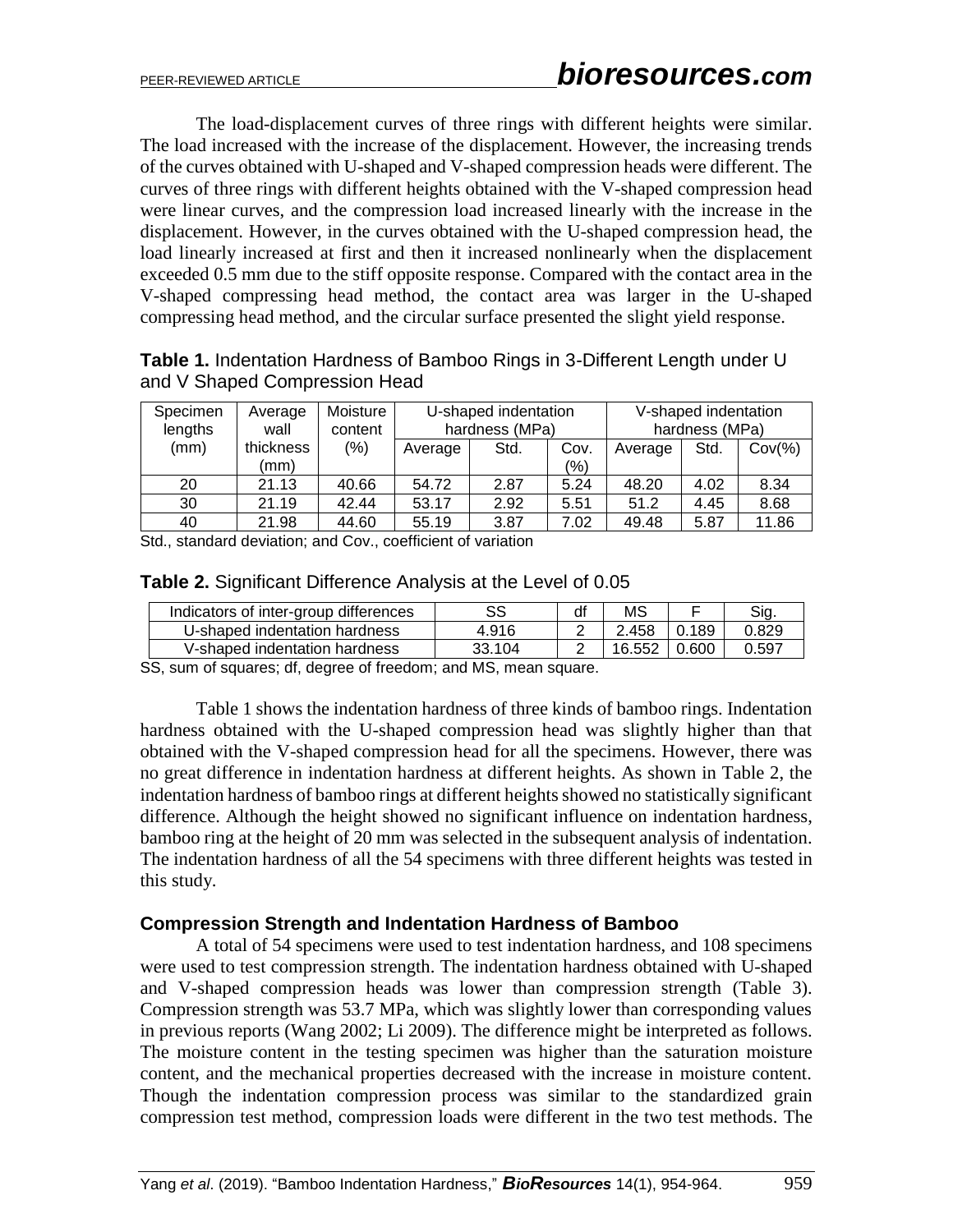maximum compression load was the compression load at the failure point in the compression strength test, whereas the maximum compression load was the compression load under the displacement of 3 mm in the indentation hardness test. Moreover, the compression strength values of different specimens were also different. In compression strength tests, each specimen was separately tested, and their cross sections were compressed completely.

The U-shaped indentation hardness was compared with the V-shaped indentation hardness in Table 3. U-shaped indentation hardness and the grain compression strength were greater than the V-shaped indentation hardness. According to the paired specimen test in Table 4, there was a significant difference between U-shaped and V-shaped indentation hardness. The difference may be interpreted as follows. In the indentation process, the end face of the bamboo ring obtained with U-shaped compression head and in CIS compression process has a larger yield area than that obtained with V-shaped compression head. In the displacement-load curve obtained with V-shaped compression head, the slope of the rear part of the linear segment is slightly smaller, indicating that the slight yield. In summary, the yield area obtained with V-shaped compression head was smaller and the overall yield area was smaller. Therefore, V-shaped indentation hardness was lower than U-shaped indentation hardness and the compressive strength.

|                                  | Average | N   | Std. | Cov. (%) |
|----------------------------------|---------|-----|------|----------|
| U-shaped indentation<br>hardness | 52.8    | 54  | 3.55 | 6.72     |
| V-shaped indentation<br>hardness | 50.4    | 54  | 4.14 | 8.21     |
| Compression strength             | 53.7    | 108 | 6.90 | 12.8     |

**Table 3.** Paired Specimen Statistics of U-shaped Indentation Hardness and V-Shaped Indentation Hardness

N, number; Std., standard deviation; Cov, coefficient of variation

**Table 4.** Paired Specimen Test of U-shaped Indentation Hardness and V-shaped Indentation Hardness

|       | Paired difference |         |          |                    |                             |        | df   | Sig.   |
|-------|-------------------|---------|----------|--------------------|-----------------------------|--------|------|--------|
|       | Average           | Std.    | Standard | The 95% confidence |                             |        | (two |        |
|       |                   |         | error    |                    | interval for the difference |        |      | tails) |
|       |                   |         |          | Lower              | Upper limit                 |        |      |        |
|       |                   |         |          | limit value        | value                       |        |      |        |
| $U-V$ | 12.38685          | 3.11218 | .42351   | 11.53739           | 13.23631                    | 29.248 | 53   | .000   |

Std., standard deviation; df, degree of freedom.

The correlation between indentation hardness obtained with the U-shaped and Vshaped compression heads and compression strength is shown in Fig. 8. The coefficient of determination between V-shaped indentation hardness and compression strength ( $R^2$  = 0.6924) was higher than that between U-shaped indentation hardness and compression strength ( $\mathbb{R}^2 = 0.558$ ), indicating that V-shaped indentation hardness test was more similar to standardized grain compression tests. Therefore, V-shaped indentation hardness was used to grade bamboo rings in subsequent tests.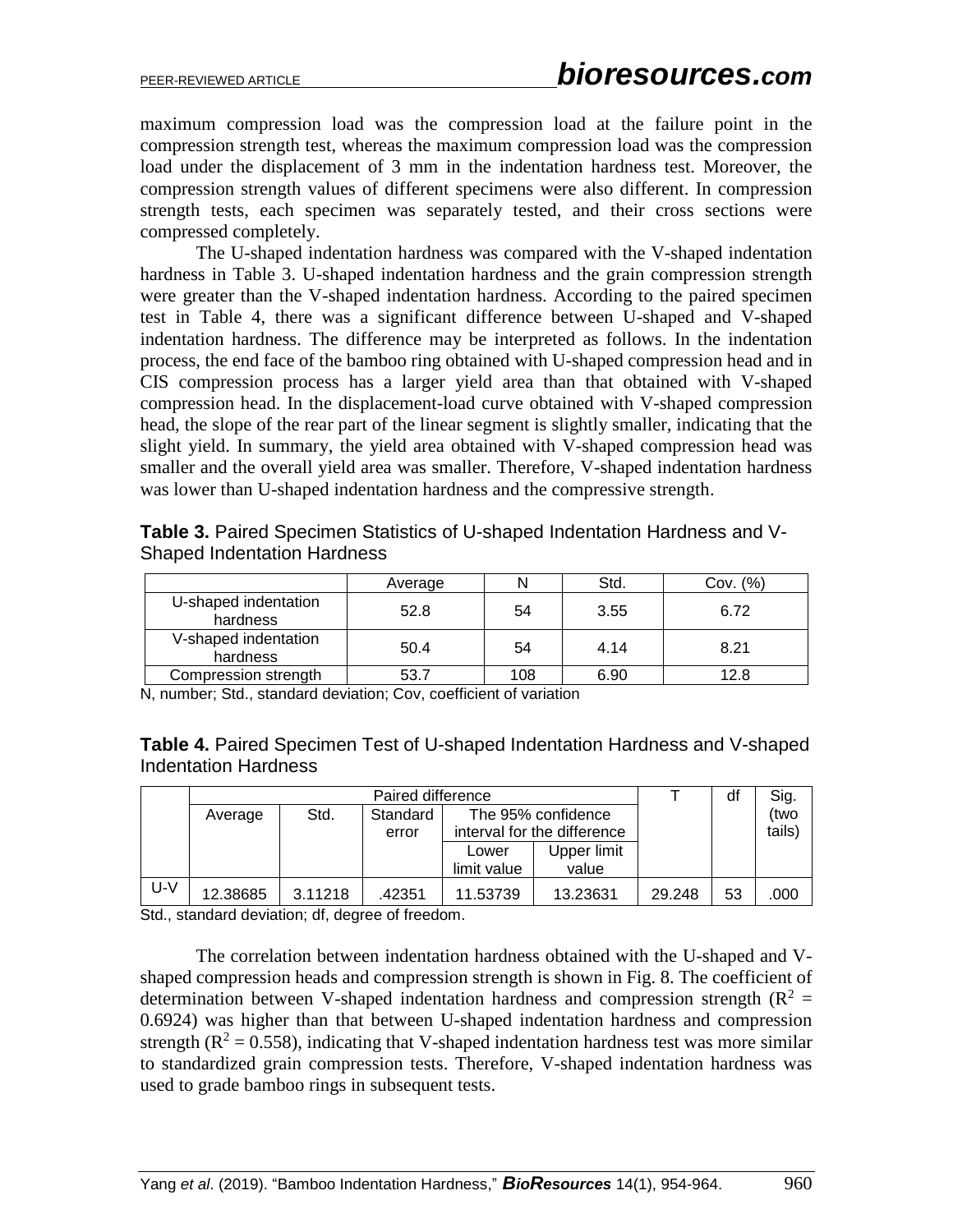

**Fig. 8.** Relationship between the U-shaped (a) and V-shaped (b) indentation hardness and the compressive strength

#### **Compression Behaviors**

The representative load-displacement curves of the specimens obtained in three compression methods are shown in Fig. 9. These curves were different in the curve shape and trend. Three representative compression load-displacement curves of bamboo in three different compression head are presented in Fig. 9, which contained three typical segments: linear elasticity segment, non-linear viscoelasticity segment, and failure non-linear segment. The long non-linear segment indicated a long-term deformation behavior until the failure under a maximum load.



**Fig. 9.** Load-displacement- curves of bamboo in three different compression heads.

In contrast, the load-displacement curve obtained in V-shaped indentation test method only had the linear segment until the critical point. However, the load-displacement curve obtained with the U-shaped compression head was similar to that obtained with the V-shaped compression head except that the former curve was smooth, whereas the latter curve was the linear curve. The load-displacement curve could be divided into two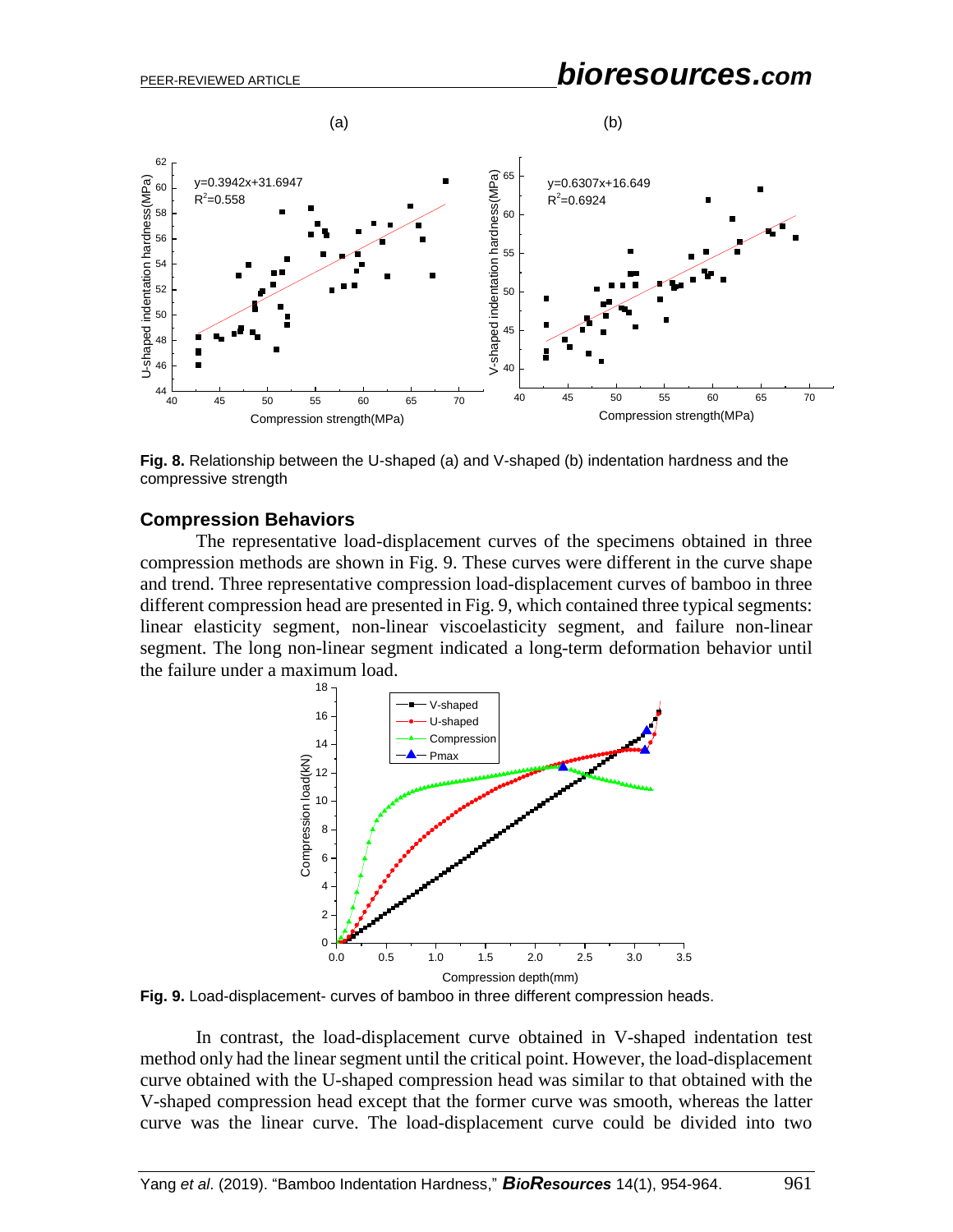

segments: the first linearly increasing segment and the second gently increasing segment.

**Fig. 10.** Indentation under U-shaped compression head (a) and V-shaped compression head (b)

The characters of these curves reflected their compression behaviors. In compression tests, only elastic deformation corresponding to the linear segment in the curve occurred. The viscoelasticity was evaluated under the increasing load within a longer period. Finally, the specimen was crushed under the critical load. The failure modes of bamboo included rupturing the inner layer and humping the outer layer (Fig. 10).

The special failure characteristics of bamboo rings in U-shaped indentation tests were the circular column indentation, the shear rupture of the inner layer, and the brooming of the outer layer (Fig. 10(a)). The failure mode was associated with the circular surface of compression head.

The failure mode of bamboo in V-shaped indentation tests involved V-shaped indentation on the cross section, which was similar to the circular indentation in U-shaped indentation tests. However, the lowest middle line of V indentation was deep. The outer layer was ruptured and the inner layer was crushed on the line (Fig. 10(b)).

According to bamboo indentation modes and compression characteristics in three compressing tests, the outer part of bamboo culm with a high fiber volume fraction  $(\sim 50\%)$ (Zhang 2000; Li 2014) exhibited the excellent compression property. The stiff fibre bundles mainly bore the axial compression load. The inner part of bamboo culm with the lower fiber volume fraction and higher volume fraction of parenchyma tissues presented a slightly weak structure. The inner layer with silicon mainly bore the compression load, but it was slightly weaker than that of the outer layer.

### **CONCLUSIONS**

- 1. Indentation hardness of bamboo was tested in two kinds of compression heads. In order to clarify the effect of bamboo ring height on the indentation hardness, specimens with three different heights were tested.
- 2. The difference in indentation hardness between bamboo rings with different heights was not significant. Considering the measurement accuracy of specimens, the specimens at the height of 20 mm were used for indentation hardness tests.
- 3. Indentation hardness values were different in U-shaped and V-shaped indentation tests.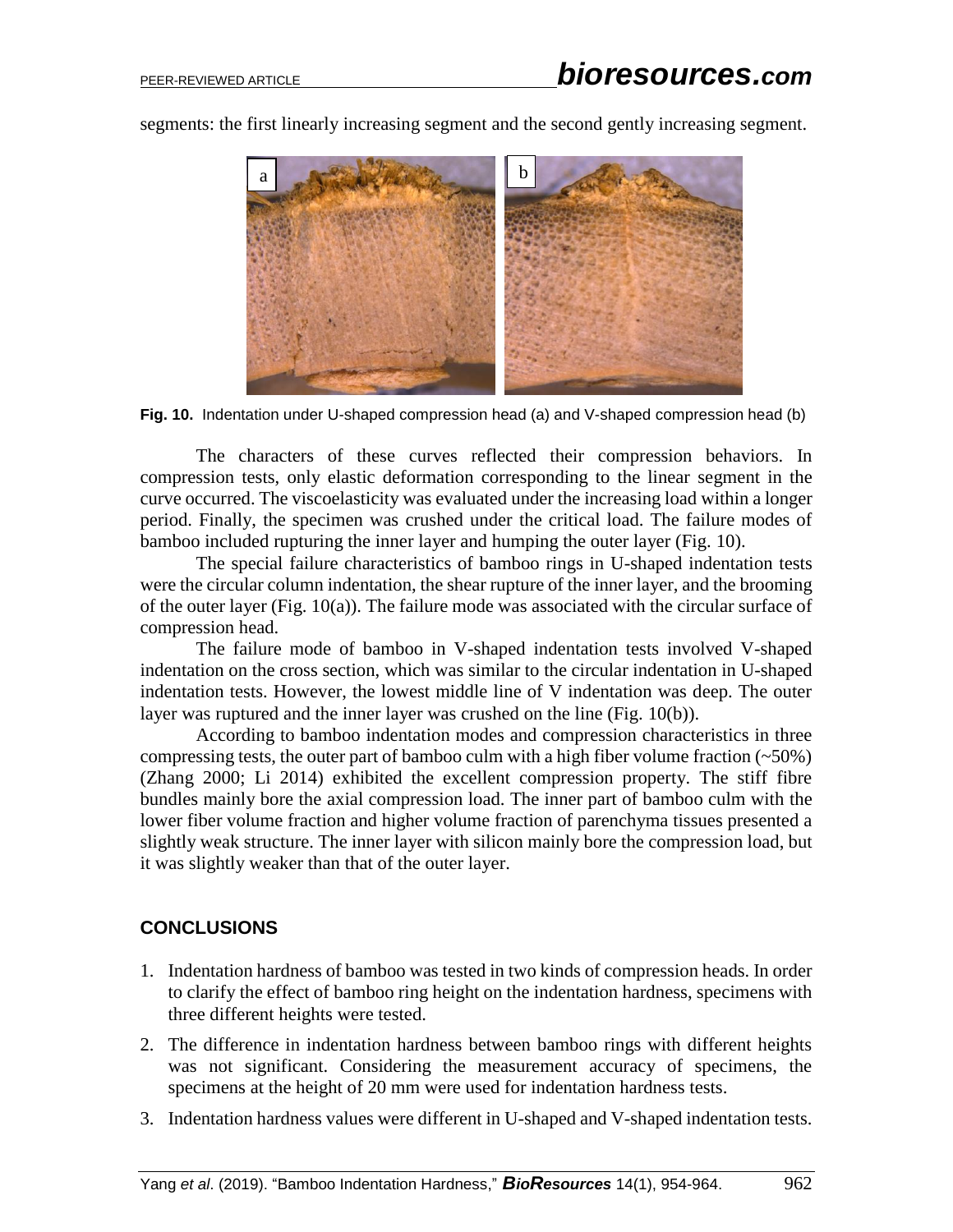U-shaped indentation hardness was slightly higher than V-shaped indentation hardness. However, indentation hardness in V-shaped indentation tests was correlated with compression strength and its load-displacement curve could well describe the compression properties of bamboo.

4. The specimens showed different failure characteristics in the compression strength test and U-shaped and V-shaped indentation harness tests. The bending of the outer layer was the main failure characteristics in compression strength test. Circle indentation of the inner layer and crushing of the outer layer was main failure characteristics in Ushaped indentation hardness tests. Triangle indentation of the outer layer rupture was the main failure characteristics in V-shaped indentation harness tests. In compression strength tests and U-shaped and V-shaped indentation hardness tests, the stiff fiber bundles bore the compression load in the axial direction. The outer layer with more fiber bundles was stiffer and bore the more compression loads in compression strength tests.

## **ACKNOWLEDGMENTS**

This research was financially supported by the  $13<sup>th</sup>$  Five Years Plan-Study National Key Research & Development Program of China (Grant No. 2016YFD0600905).

# **REFERENCES CITED**

- ASTM D143-14 (2014). "Standard test methods for small clear specimens of timber," ASTM International, West Conshohocken, PA.
- Berndsen, R. S., Klitzke, R. J., Batista, D. C., Nascimento, E. M. D., and Ostapiv, F. (2014). "Mechanical resistance of moso bamboo (*Phyllostachys pubescens*) Part 2: Axial tensile strength, hardness and wear resistance," *Floresta* 44(3), 505. DOI: 10.5380/rf.v44i3.33311
- Dong, D. Y., Guan, M. J., Zhu, Y. X., Mo, C. Z., and Mo, X. F. (2009). "The hardness test and analysis solidness of moso bamboo in different ages," (In Chinese) *Journal of Forestry Engineering* 2009(5), 48-50.
- GB/T 1941 (2009). "Wood hardness testing method," Standardization Administration of China, Beijing.
- GB/T 15780 (1995). "Test method of physical and mechanical properties of bamboo," Standardization Administration of China, Beijing.
- GB/T 21838.1 (2008). "Instrumented indentation test for hardness and material parameters of metal materials," Standardization Administration of China, Beijing.
- Ge, J. C., Tong, T. P., Sun M. Y., Yan, W., Guan, M. J., and Zhu, Y. X. (2012). "Hardness properties of bamboo based on indentation loading curve," *J. Bamboo Res.* 31 (4), 28-30. DOI: [10.3969/j.issn.1000-6567.2012.04.007](javascript:void(0);)
- ISO 3350 (1975). "Wood Determination of static hardness," International Organization for Standardization, Geneva, Switzerland.
- Li, X. Z. (2009). *Research on Mechanics and Failure Properties of Moso Bamboo*, Ph.D. Dissertation, Chinese Academy of Forestry, Beijing.
- Oliver, W. C., and Pharr, G. M. (1992). "An improved technique for determining